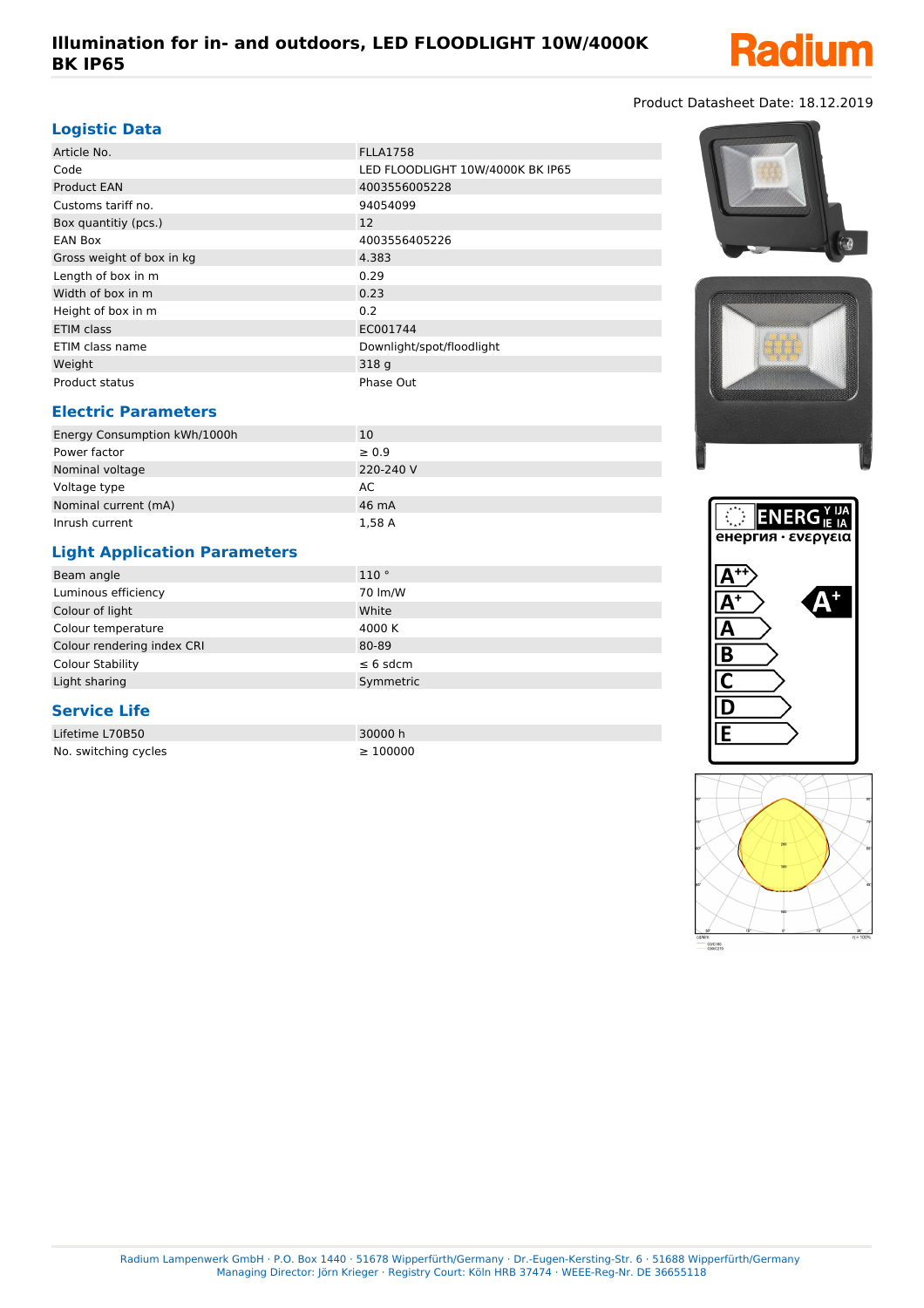## **Illumination for in- and outdoors, LED FLOODLIGHT 10W/4000K BK IP65**



#### **Specification**

| Length                    | 101 mm         |
|---------------------------|----------------|
| Length                    | 101 mm         |
| Height                    | 29 mm          |
| Width                     | 125 mm         |
| Cable Length              | 1 <sub>m</sub> |
| dimmable                  | No             |
| Impact strength           | IK06           |
| Material                  | Aluminium      |
| Degree of protection (IP) | <b>IP65</b>    |
|                           |                |

#### **Notes on Operation**

| Type of connection                                   | Feed-in cable, 3-pole |
|------------------------------------------------------|-----------------------|
| Max. number of luminaires per B10 circuit braker     | 173                   |
| Max. number of luminaires per B16 circuit braker     | 278                   |
| Max. number of luminaires per C16 circuit braker     | 278                   |
| Permissible storage temperture                       | $-30-+70$ °C          |
| Ambient temperatures                                 | $-20+40 °C$           |
| Luminaire with limited surface temperature, sign "D" | <b>No</b>             |
| Type of control gear                                 | Not required          |

#### **Notes**

Robust alumuminium casing in small build, LED-driver integrated, with 1m feed-in-cable, lightly frosted front screen, nondim.

Please, refer to [www.radium.de/recycling](http://www.radium.de/recycling) for notes on disposal of burned-out lamps as well as lamp breakage. The field 'info about service life' contains the frame conditions according to standards based on which the specific service life has been determined. So, for example, "12B50, 50Hz" means that the mean service life (B50) has been determined with a 12h switching cycle at mains (frequency 50Hz), "3B50, HF" is based on a 3h switching cycle at electronic control gear (high frequency).